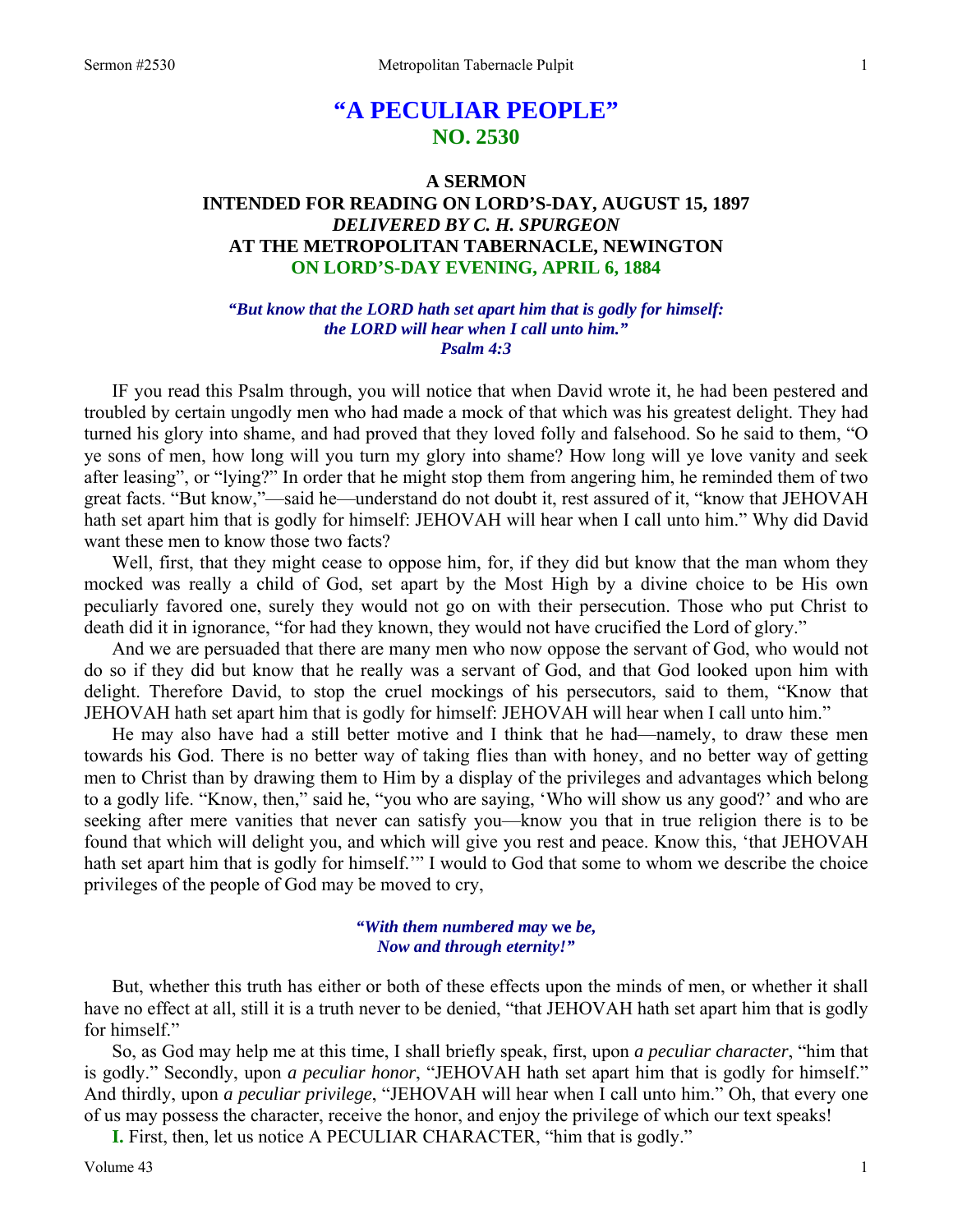On reading the Psalm, it is very clear that this is *a man misunderstood,* or *not understood on earth.*  The ungodly cannot comprehend the godly. They scoff at them, they turn their glory into shame because they themselves love vanity and seek after lying. The godly man is not understood by the people among whom he dwells. God has made him to be a stranger and a foreigner in their midst. They who are born twice have a life which cannot be comprehended by those who are only born once. Those who have received the Spirit of God have a new spirit within them which is so singular that the carnal mind cannot perceive what it is. Spiritual things must be spiritually discerned.

When a man has become a new creature in Christ Jesus, the old creatures round him cannot make head or tail of him. They look at him, they see him actuated by motives which they cannot understand they see that he is kept in check by forces which they do not acknowledge, that he is constrained by energies of which they are not partakers, and that he looks for a something which they do not desire. So the Christian becomes in a measure like Christ Himself, of whom the poet sings,

#### *"The Jewish world knew not their King, God's everlasting Son."*

"Therefore the world knows us not, because it knew Him not." "You are a very peculiar person," said one to a Christian. "I thank you for that testimony," answered the Christian, "for that is what I desire to be, as Peter says, 'Ye are a chosen generation, a royal priesthood, an holy nation, a peculiar people.'" "Ah!" said the other, "but there is a strangeness about you that I do not like. I feel sometimes that I cannot endure your company." "I thank you again," replied the Christian, "for you only fulfill our Lord's words, 'Because ye are not of the world, but I have chosen you out of the world, therefore the world hateth you.'"

Yes, dear friends, it is so, and if you never strike the worldling as being a strange person, if you never get the mocking laughter of the ungodly, if they never slander you, if you never detect any difference between yourself and them, and they never discover any between themselves and you, it must be because you are not a genuine child of God.

Ishmael will mock Isaac. It is not possible that the two seeds—the seed of the serpent and the seed of the woman—should agree together if they act according to their nature. Do not wonder, therefore, if you, like David, have to bear persecution from those who cannot comprehend your new life, "for ye are dead," and the world says, "Bury the dead out of sight." "Ye are dead, and your life is hid with Christ in God." "Marvel not, my brethren, if the world hate you. We know that we have passed from death unto life, because we love the brethren." But the worldling does not understand the peculiar character of the godly, or delight in it.

But notice that, according to our text, this peculiar character is *understood in heaven.* God knows what godliness is, for He has created it, He sustains it, He is pledged to perfect it, and His delight is in it. What matters it whether you are understood by your fellow men or not, so long as you are understood by God? If that secret prayer of yours is known to Him, seek not to have it known to anyone besides. If your conscientious motive is discerned in heaven, mind not though it is denounced on earth. If your designs—the great principles that sway you—are such as you dare plead in the great day of judgment, you need not stop to plead them before a jesting, jeering generation.

Be godly and fear not. And if you be misrepresented, remember that, should your character be dead and buried among men, there will be "a resurrection of reputations" as well as of bodies. "Then shall the righteous shine forth as the sun in the kingdom of their Father." Therefore be not afraid to possess this peculiar character, for though it is misunderstood on earth, but understood in heaven.

Let us inquire what this character is which is misunderstood on earth, but understood in heaven. What does the text mean when it mentions, "him that is godly"?

Well, it means, first, *a God-fearing man.* This is a common term, "a God-fearing man." There are many who have not the fear of God before their eyes. Whether there is a God or not, is a matter of small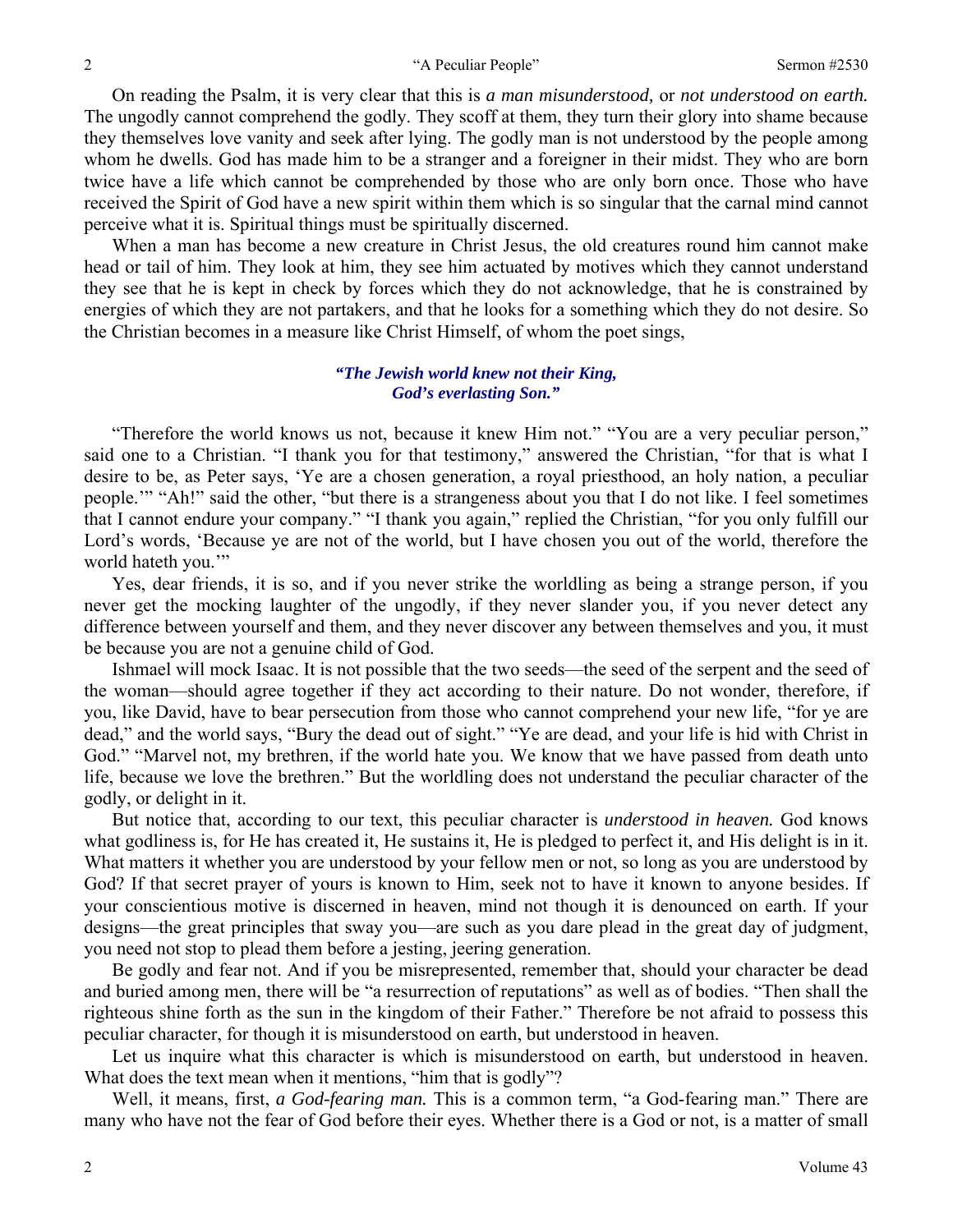consideration to them. They do not care which way the discussion terminates, for God is not in all their thoughts, and as long as He is not there, it does not matter to them whether He is anywhere.

There are some who are not afraid of the terrors of God even with regard to the world to come. At any rate, they flatter themselves that they shall die at ease even if they live in wickedness, and for the present, they even dare to defy the Most High. They have been heard—and our blood has chilled as we have heard them—they have been heard to invoke condemnation from His hand as they have blasphemed His holy name.

The godly man is one who fears God. He would not take God's name in vain, he would not willfully violate God's law, he would not do anything that would grieve the Most High. And when he does so through infirmity, or sudden temptation, he is himself grieved that he should have grieved his God, for the fear of the Lord is upon him. He would not wish to stand at the judgment-bar of God, to be judged according to his works, apart from Jesus Christ his Lord. He would dread such a thing. The name of God—the person of God—the character of God—these are matters of holy awe with him. His soul is filled with hallowed trembling while he thinks thereon, and everything that has to do with God is sacred to him.

Heaven is no trifle and hell is no trifle to him. The Book of God is no fable to him, the day of God is hallowed by him, and the church of God is dear to him, for he is a God-fearing man. Often would he have done this or that, but he said, with Nehemiah, "So did not I, because of the fear of God." When he is sorely tempted to evil, he asks, with Joseph, "How then can I do this great wickedness, and sin against God?"

Now, dear friend, if you go no further than that, and are a God-fearing man, I have great hopes for you and I ask you to look at my text with hope, "Know that the LORD hath set apart him that is godly for himself."

But advancing another step, a godly man is a *God-trusting man.* He is one who has learned to entrust his soul to the hands of God as unto a faithful Creator, one who has trusted his sin with God, beholding it laid upon the Divine Substitute. He has trusted his eternity with God. He believes that he shall die the death of the righteous and that his last end shall be like His. He is resting in the living God, he trusts God about the present, he takes his troubles to God, ay, and if the day opens without trouble, he will not enter upon it without taking his day to God, nor will he fall asleep without committing his night to God. He trusts in God for little things, saying, "Give us this day our daily bread." He trusts in God for great things, saying, "Lead us not into temptation, but deliver us from evil."

So, dear friend, if you are a God-trusting man, as well as a God-fearing man, take my text—for it tastes like a wafer made with honey—lay it on your tongue, and let it dissolve into your soul and sweeten your whole life. "Know that the LORD hath set apart him that is godly for himself."

Then advance still further and understand the word "godly" as meaning *a God-loving man*. A godly man loves God. He is one whose heart has gone out after God. He loves his dear ones here below, but his God he loves more than all of them. He loves them in God and loves God the more for giving them to him, but God Himself has become his great object of delight.

I am sure that he is a saved man who can follow David in saying, "God, my exceeding joy." When one comes to joy in God, it is a sure evidence of godliness. The hypocrite has no delight in God. He may have a delight in the outward parade of religion, or in the name of godliness, possibly he has a delight in the bliss of heaven which he sometimes hopes that he may enjoy, but in God Himself he has no delight. Whereas, to the true believer, God is heaven.

> *"Were I in heaven without my God, 'Twould be no heaven to me."*

"Delight thyself, also, in the Lord," says David, and the genuine believer does. He can say of his God,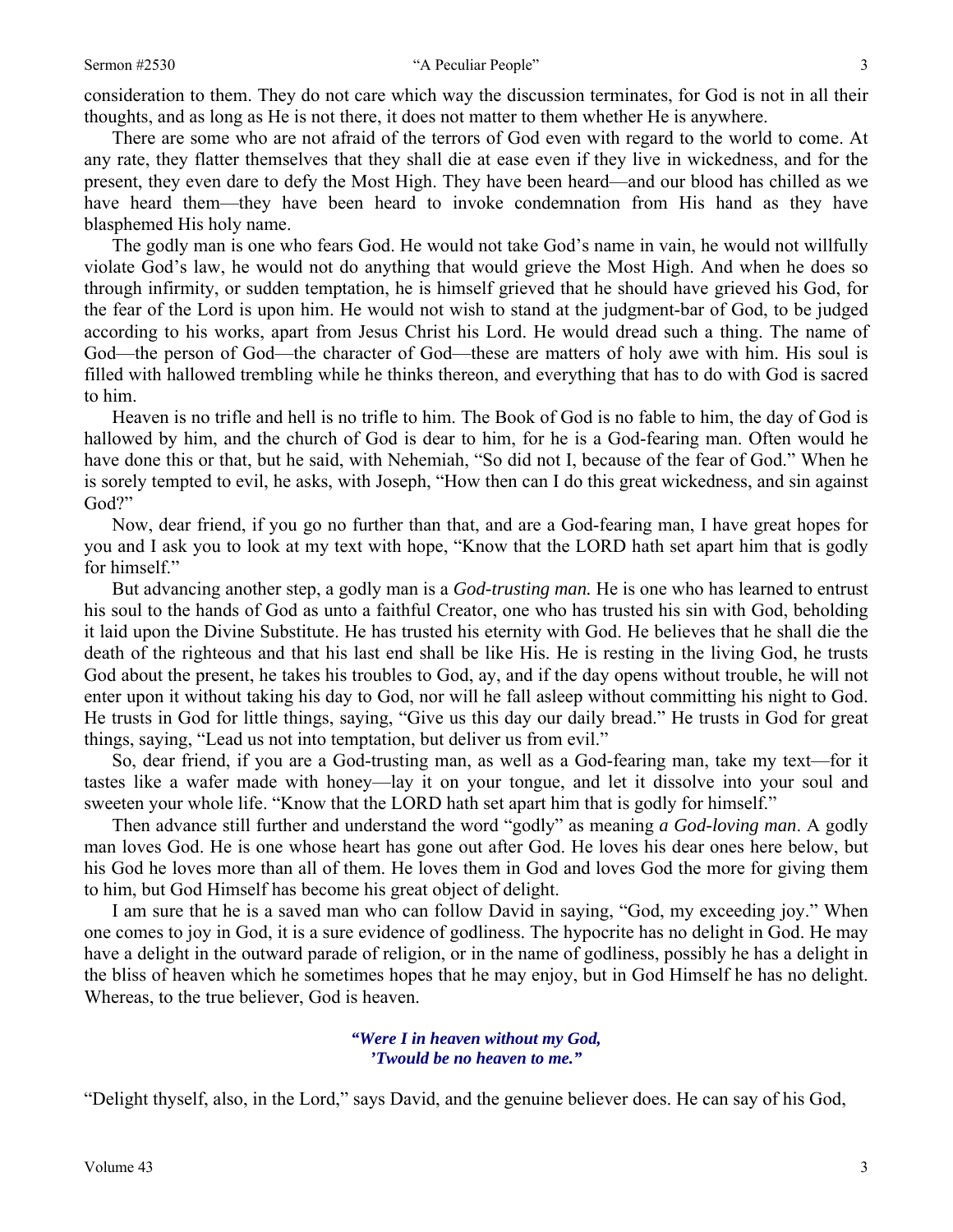### *"Thou art the sea of love, Where all my pleasures roll; The circle where my passions move, The center of my soul."*

So that he is a godly man who is a God-loving man.

And assuredly, he is a godly man who is *a God-knowing man.* He does not merely fear and trust and love God, but he has come into personal acquaintance with God. The other day I saw a book entitled, "Is God Knowable?" Well, dear friends, that is a question that can be answered by some of us. We can say, "We know Him. We have spoken to Him and He has spoken to us. Our spirit has come into actual contact with the Divine Spirit. We do not need anybody to prove this truth to us, for it is a matter of faith, nay, of joyous, ecstatic, delicious experience.

> *"'My God, the spring of all my joys, The life of my delights, The glory of my brightest days, And comfort of my nights.'"*

"My God, it is a fact that I have touched You and that You have touched me—that I have spoken to You and that You have spoken unto me—and it is that fact which has forever made me glad." O beloved, if you know not God, what do you know? How are you a child of God if you do not know your Father? How are you saved if you do not know your Savior? How can you come to the table to remember Him whom you never knew? And must you not expect to hear Him say at the last, "Depart from me; I never knew you"? If we know Him, we are known of Him, the two things go together and are much the same, but if we know Him not, then He knows us not in the sense of acquaintance and of love.

Once more, a godly man is *a God-like man.* We reach this point, you see, by steps—the man is Godfearing, God-trusting, God-loving, God-knowing, and then God-like. Can a man be like God? Ah, me! what a wide discrepancy there must always be between God and the best of men! We are unlike God even in our likeness to Him. He who is most like God is only like Him as a dewdrop is like the sea, or as a glowworm is like the sun. Yet grace does make us like God in righteousness, and true holiness, and especially in love.

Has the Holy Spirit taught you, my dear friend, to love even those that hate you? Have you a love that leaps out, like the waters from the smitten rock, that every thirsty one may drink? Would you fain love the poorest and the most depraved into the wealth and glory of your Master's love? Do you love even those that render you no love in return, as He did who gave His life for His enemies? Then are you to that extent made like God. And do you choose that which is good? Do you delight yourself in peace? Do you seek after that which is pure? Are you always gladdened with that which is kind and just? Then are you like your Father who is in heaven. You are a godly man and this text is for you, "Know that the LORD hath set apart him that is godly for himself."

**II.** This leads me to dwell with pleasure upon A PECULIAR HONOR which has been conferred upon this peculiar character. "The LORD hath set apart him that is godly for himself."

You see, then, that *God discerns godliness in men.* There is a great deal of dross in all of us, but God spies whatever gold there may be. If there be any gold in the ore, God preserves the lump because of the precious metal that is in it.

I know, my dear brother, that you are not perfect. Perhaps you are at this moment grieving over a great fault. If so, I am glad you have the godliness that makes you grieve over sin. I know, my dear friend, that you are not what you want to be, or wish to be, or ought to be. Still, you do fear the Lord, and you do trust Him, and you do love Him. Now, the Lord can spy all that out and He knows about the good that is in you. He casts your sin behind His back, but that which is of His own grace, He sets apart for Himself, and He sets you apart for Himself because of the good which is in you.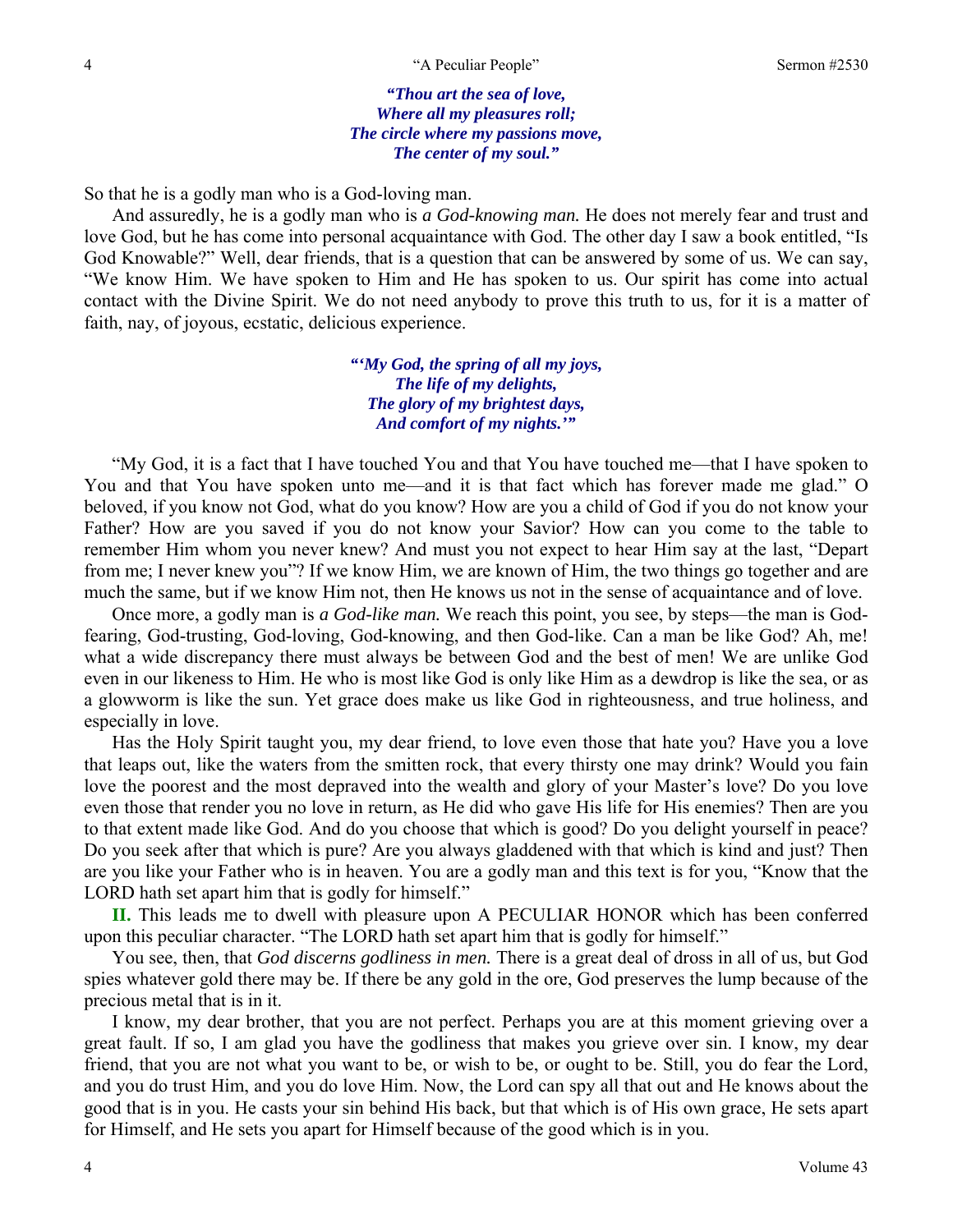I do like to notice, in Scripture, that, although God's people are described as a very faulty people, and although the Lord is never tender towards sin, yet He is always very gentle towards them. If there is any good point about them, He brings it out and He is most gracious to them, and His love casts a mantle over a thousand of their mistakes and errors. If God's people mentioned in the Old and New Testaments had all been perfect, I should have despaired, but because they seem to have just the kind of faults that I grieve over in myself, I do not feel any more lenient toward my faults, but I have the more hope that I also am among those whom the Lord sets apart for Himself because they are godly.

And dear friends, know yet further that *God makes those who are really godly to differ from the world.* He will not let them be like the world. Some of them try to be so, but they must not. And the world sometimes gets the victory over them for a time, and makes them like itself, but they soon get out of its power.

Poor Samson told the secret of his great strength and the Philistines cut off all that long hair of his which used to hang down his back till he seemed to be like a wild man of the woods. The Nazarite told his secret, and then they clipped away his hair, and set him to grind in the mill when they had put out his eyes. They should have had a razor drawn over his head every morning, but they forgot to do that, and when his hair had grown again, he pulled the pagan temple down upon his enemies, and in his last moments won a glorious victory for his nation.

If the devil ever does cut the Nazarite locks of a true child of God, they will grow again in time. They must grow again and they grow when the devil is not noticing them, and then the old strength of grace comes back again. I have known a child of God fall, like Peter did, when he denied his Master. Yet, when the locks of his consecration had grown again, in a short time there was Peter preaching a sermon that brought three thousand to Christ. And the devil had not made much of a gain of Peter after all, when once he came back to his Lord.

But, oh, what a mercy it is to be kept so as never to lose those locks of consecration! Oh, that we may differ from the world in a thousand respects, so that we may go through it as Mr. Bunyan pictures his pilgrim going through Vanity Fair. "Buy, buy, buy," the merchants cried, but he did not buy any of their wares. And when they pressed him very hard, he said, "We buy the truth and sell it not." All he had to do was to go through the fair, and that is what you and I have to do. Let us go through the world as those who are in it but not of it, the Lord always, by His grace, making us to differ from other men.

There is no need to take off the collar of your coat, or to talk differently or to dress differently from ordinary folk. Dress and talk like other people who act as they should, but let your difference from the world be spiritual*,* real, true, not merely indicated by some outward emblem or badge, but seen in the deportment and carriage of your entire life.

Further, the Lord sets apart him that is godly for himself by *dealing with His people differently from others.* I fancy that I hear somebody say, "I stoutly deny that." Well, deny away, brother, if you like, for, apparently the Lord does not deal with His people differently from what He does with others, and it says, even in Scripture, "All things come alike to all: there is one event to the righteous and the wicked."

Here is a man of God, but the Sabeans steal his oxen and his asses, the Chaldeans carry away his camels, the fire of God burns up his sheep and his servants, and his children are destroyed by a great wind from the wilderness. Yes, yes, yes, but read the whole of Job's story, and see that when God turns again his captivity and gives him twice as much as he had before, and enables him to gain a great victory over the devil, after all, God did not deal with Job as He dealt with others.

"Oh!" says another, "but whom the Lord loveth, He chasteneth." Yes, and that is one of the ways in which He differs in His dealings with them and with others, for, sometimes, He does not chasten the ungodly, but lets them have no trouble in their lives and no pangs in their death. He lets them have as much pleasure as they can have, for what they get here is all they will ever have. Whereas He chastens His own people for their present and eternal good.

My dear friend, there is never exactly the same providence to the ungodly as to the godly. There is a difference somewhere. There is a difference in the end if nowhere else, for to you and to me, as God's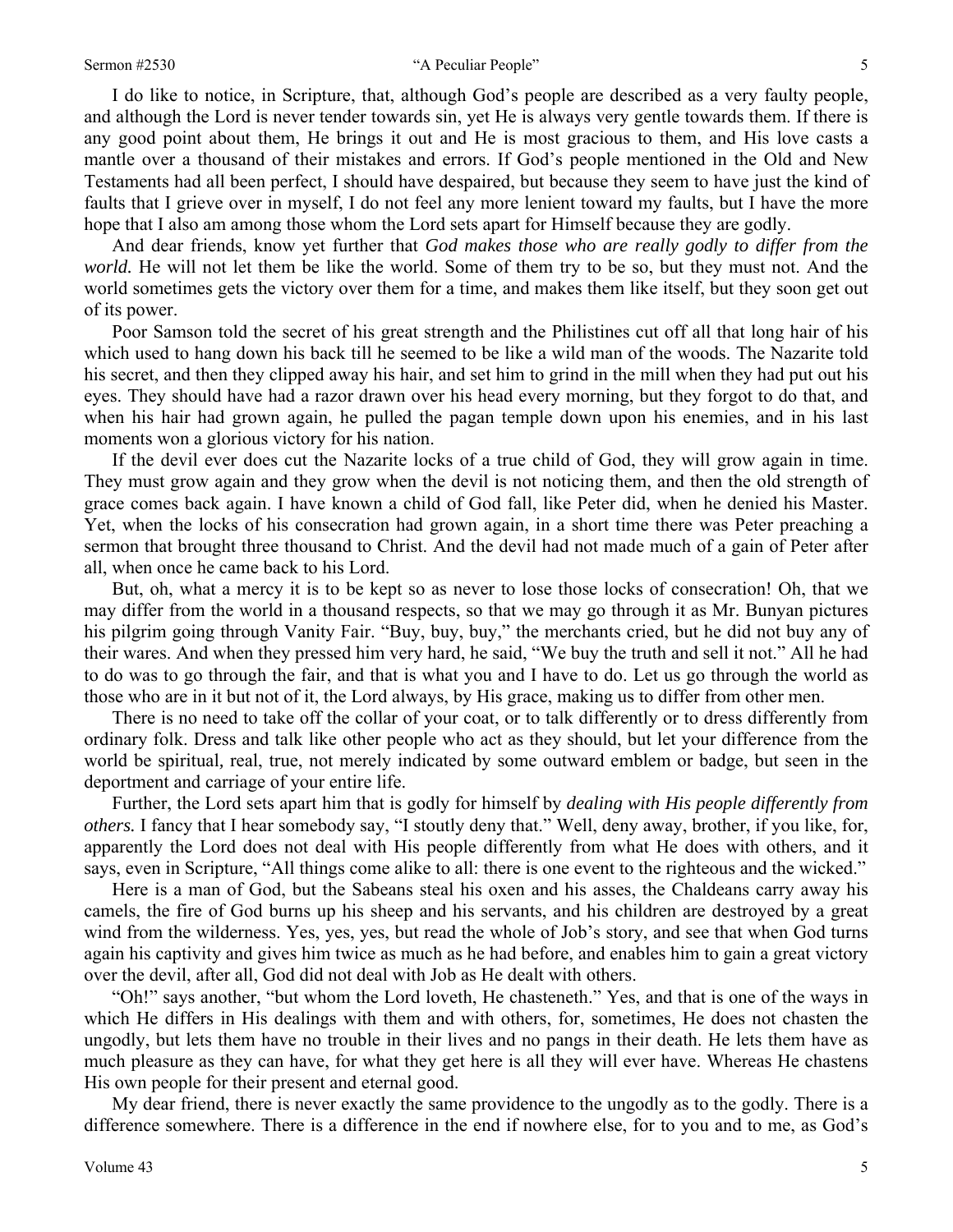people, "all things work together for good." But they do not work together for good to the ungodly. There may, apparently, be the same causes at work, but they do not produce the same results.

So God does make a difference between the godly and the rest of mankind. And there is one peculiar point of difference, He has set them apart for Himself. For what purpose? That they may be His friends, and *that He may converse with them.* God does not usually come to this earth to talk with kings and princes—the greatest king is but a brother-worm like the rest of us—but God has often been here to converse and commune with His poor people. If men are godly, whether they are rich or poor, God has fellowship with them.

It does seem wonderful to me that God should so often be unknown in His own world. The great majority of His creatures never hear His voice and never give a response to His call. But the godly, when they hear the voice of their God saying to them, "Seek ye my face," cry out at once, "Thy face, LORD, will we seek."

There are thousands at this moment speaking with God, but all of them are godly people, and God is speaking to them. The Holy Spirit is holding high communion with many of the sons and daughters of Adam, but only with those who are godly. Even now there is a great gulf between God and the ungodly, their backs are turned towards Him, and at the last He will bid them keep on doing what they have been doing, for He will say to them, "Depart from me, ye cursed."

But His people are always coming, coming, coming to Him and at the last He will bid them continue to do what they are now doing, for to them He will say, "Come, ye blessed of my Father." Oh, yes, wonderful as it is, it is true that we do have conversation with God, for "the LORD hath set apart him that is godly for himself" to be His friend and His constant companion.

Moreover, God has also set apart him that is godly *that He may use him.* If you are a godly man, God will make you His own servant, and He will send you on His errands, and He will be with you all the while. He will employ you to carry messages of comfort, messages of warning, messages of invitation to those who need them. If you are godly, God will use you. He will not use dirty vessels, but when we are clean, washed by His own hand in the cleansing fountain, then He will use us for His own purposes. He has reserved us, He has monopolized us for Himself alone. We sometimes sing,

### *"Take my hands, and let them be, Consecrated, Lord, to Thee."*

We say to God, "Take my lips, my eyes, my ears, my feet, my whole being—reserve me for Yourself." That is exactly what the Lord has done with the godly. You sometimes see certain things marked, "Reserved." That is the label that God has put on every Christian, "The LORD hath set apart him that is godly for himself." Nobody but your God is to have you in His possession or control, for you belong wholly unto the Most High.

Know this, beloved, for, *at the last, God will acknowledge you as His.* Before astonished worlds, when ungodly men shall not dare to lift up their faces, God will own you in that day as belonging to Him if you are godly. Your righteousness shall come forth as the light and your judgment as the noonday, for God has made you His own and set a hedge about you, and none shall destroy you, or separate you from His Son. "They shall be mine, saith the LORD of hosts, in that day when I make up my jewels," for He hath set apart the godly for himself.

**III.** Now I must close by speaking briefly of a PECULIAR PRIVILEGE. "The LORD will hear when I call unto him."

This means, first, "*He will grant me an audience.* He will hear what I have to say." There were certain princes of Media and Persia who had the right to come to the king whenever they pleased. Such is the right of all the godly, whensoever you desire to speak with God, God is waiting to hear you. Oh, what a privilege is this!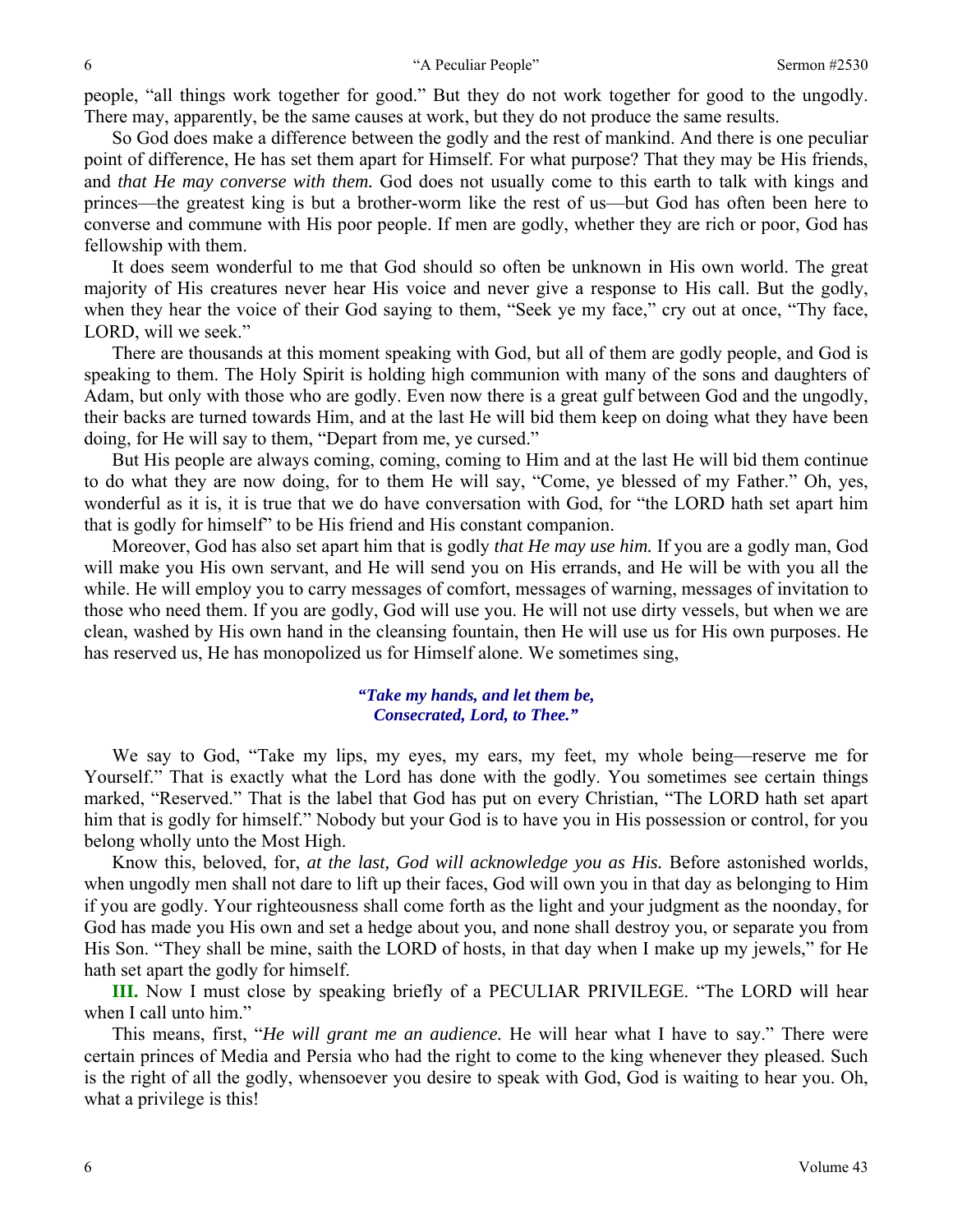There are none of us who could go to see earthly kings and queens whenever we liked, we would have to be properly introduced and go through all manner of forms and ceremonies. But through the one Mediator between God and men, we have the right at any moment of the day or night to have an audience with the King of kings and Lord of lords.

It means, next, *"The Lord will not only hear, but He will answer me."* Answer is intended in the word, "hear" "The LORD will hear when I call unto him." Ask what you will, O you children of the King, and it shall be done unto you. Ask Him not merely for the half of His kingdom, but for the whole of it, and you shall have it. "No good thing will he withhold from them that walk uprightly." "He that spared not his own Son, but delivered Him up for us all, how shall he not with him also freely give us all things?"

I am not going to preach about that part of my subject, I only want to apply it. Many of you, dear brethren and sisters, desire to commune at the Lord's table, yet I hear one say, "I feel so dull, I do not know whether I dare come to the table. I seem as if I was dead and I cannot get out of this cold, lethargic state." Let me whisper this message in your ear, "The LORD will hear you when you call unto him*."*  Now, then, pray, "Lord, quicken me."

> *"Dear Lord! and shall we ever lie At this poor dying rate? Our love so faint, so cold to Thee, And Thine to us so great?*

*Come, Holy Spirit, heavenly Dove, With all Thy quickening powers, Come, shed abroad a Savior's love, And that shall kindle ours."* 

You need not be dull, you need not be lethargic, up with you, for you have wings! Ask the Lord to help you to stretch them out, that you may rise superior to everything earth-born and groveling, up into communion with the Most High. Try the power of prayer now.

"Ah!" sighs another, "but I feel so desponding, I am as heavy as lead. If I were thrown up, I should fall down again. I have so many doubts, I have such a sinking of spirit that I often question whether I am a child of God at all*."* Now listen to our text, "The LORD will hear when I call unto him." Call unto Him, "Lord, bring my soul out of prison! Lord, appear to Your poor servant!"

> *"Shine, Lord, and my terror shall cease, The blood of atonement apply; And lead me to Jesus for peace, The rock that is higher than I."*

There is no need for you to be "down in the dumps."

*"Why should the children of a King Go mourning all their days?"* 

Come, brother, you can get rid of those clouds,

*"Prayer makes the darken'd cloud withdraw, Prayer climbs the ladder Jacob saw, Gives exercise to faith and love, Brings every blessing from above."*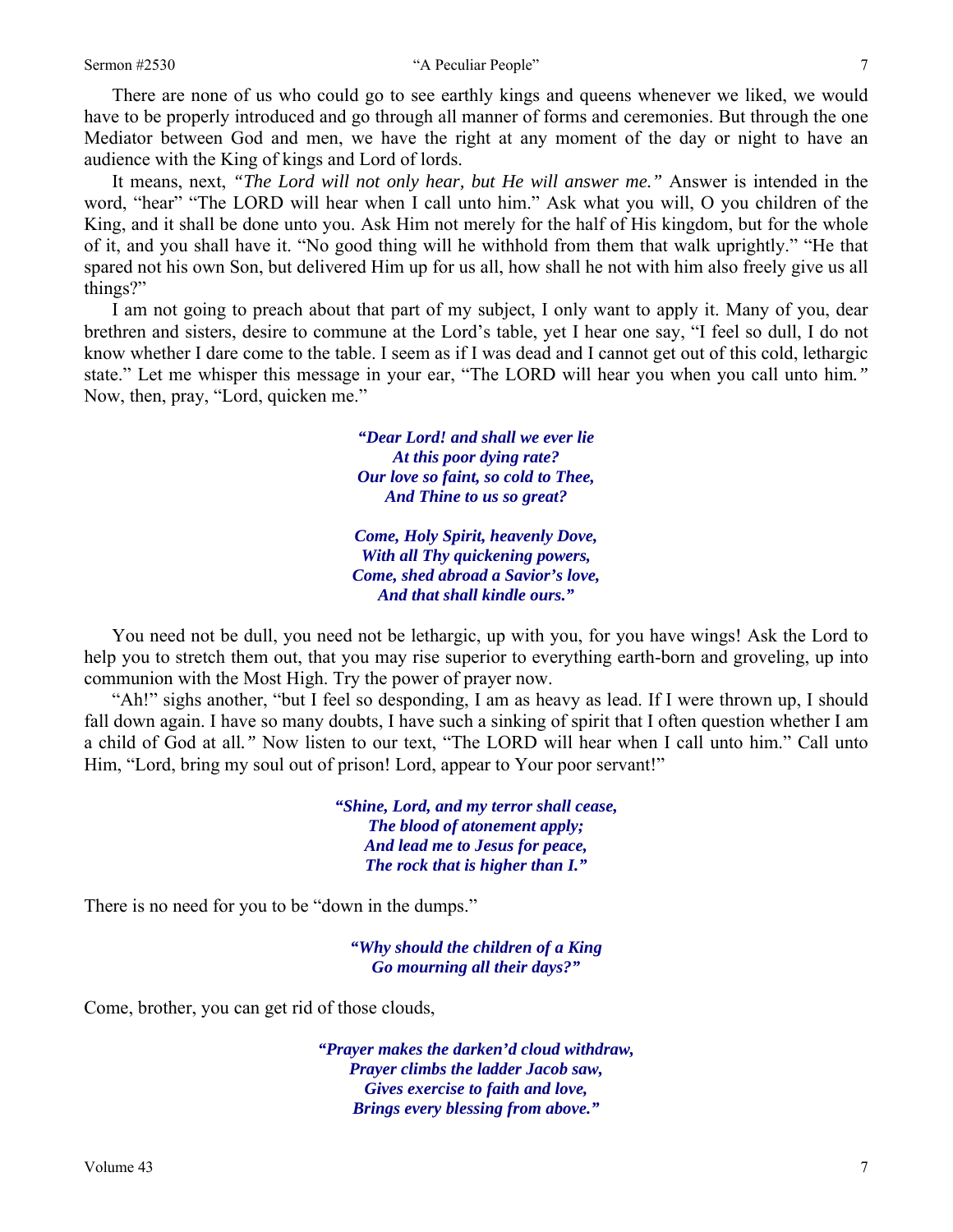Try it now, believing and expecting that the Lord will hear you. You see, He has set you apart for Himself, you belong to Him, you are His treasure, His jewel, the signet on His finger, the delight of His heart, your name is engraved on the palms of His hands. Do you think He wishes you to be in this miserable state? Oh, no, He has sent the Comforter to deal with just such as you are. One Person of the Divine Trinity has undertaken the office of comforting the people of God, therefore He must want you to be happy and comfortable. Cry to Him to bring you up out of your low estate.

But I hear a brother say, "I have a great trouble on me, I have sustained a very heavy, a very serious loss in my business." Another says, "I have lost a dear child and there is another loved one sickening." "Ah!" cries one, "if you were to step into my house, you would find it like the wards of a hospital. Everybody in it seems to be ill. I am the man that has seen affliction?"

Are you, dear brother? Then you are the very man who ought to pray and to say, "The LORD will hear when I call unto him." He will either take your trouble away, or else make you glad that it ever came. He will either take your burden off, or else He will give you a strong back to bear it. I do not think it matters much which it is—whether He takes off the burden or strengthens the back. You know, the deeper your troubles, the louder shall be your song at the last, and God will get more glory out of you by a life of trial than if you had a smooth path all the way. Come, then, call to Him. "The LORD will hear when I call unto him."

This seems a very wonderful sentence. What is there in me which is a reason why the Lord should hear me when I call unto him? Let me explain this marvel. There is a little boy who lives at your house and I say to him, "I have called to see your father, but he will not see me." "Oh!" says the lad, "he always sees me." "Your father will not let me speak to him." "He always lets me speak to him," says the boy. What is there in that little child that makes the man hear him when he will not hear me? Why, you see, it is his own boy. And the father will, of course, see and hear his own child.

And you are the Lord's own child, so He will hear you. Therefore take your troubles to Him. If the father will not hear his boy in ordinary times, yet when the lad cries, "O father, I feel so ill!" the loving parent says, "Come here, my child, and tell me all about it." That is what the Lord says to you now, my poor, weary, heavy-laden brother. The LORD will hear you, I am quite sure of it. Therefore call on Him and get rid of those burdens.

"Ah!" says one, "but my trouble is that I want to have my children converted." Then, pray for them, pray for them. "Oh, but it is my husband who is not a Christian!" says another. Then, pray for him. "I have prayed," says one. Pray on, dear sister, and the Lord will hear you. "I am afraid my husband will not be saved." Well, you must not be afraid, but say with David, "The LORD will hear when I call unto him."

"Ah," says another, "but I have to go back tomorrow into business and I shall have to work with so many ungodly men, my life is one long struggle." Well, never mind about that tonight, it is not Monday yet. Let us get Monday's grace when Monday comes. And let us now enjoy ourselves as we repeat this precious text, "The LORD will hear when I call unto him."

He will either stop those wicked men's mouths, or else He will open yours. He will give you the right word by way of reply, or else He will not let them say anything that needs a reply. Only tell the Lord about them. You would like to come and see me, and tell me about them, but I do not particularly want to hear it and I cannot do you much good if I do hear it. Go and tell my Master about it. "I want to speak with some Christian friend." Well, do so, if you like, but remember that—

> *"Were half the breath thus vainly spent, To heaven in supplication sent, Your cheerful song would oftener be, 'Hear what the Lord has done for me.'"*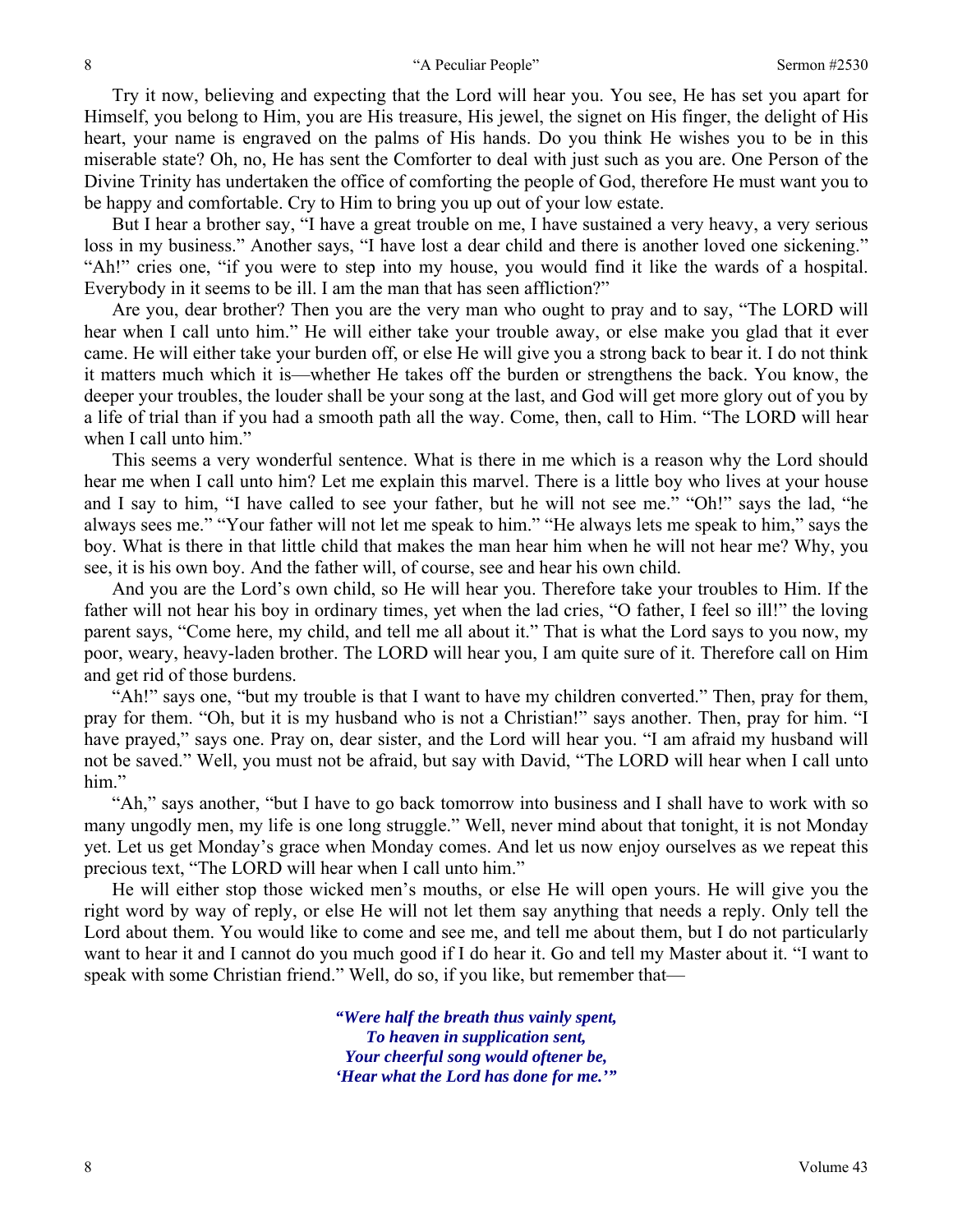"The LORD will hear when I call unto him." Call unto Him now and He will hear and answer you. And so let us come to His table, happy and joyful, through Jesus Christ our Lord. Amen.

# **EXPOSITION BY C. H. SPURGEON**

# *PSALM 119:25-32*

#### **Verse 25.** *My soul cleaveth unto the dust: quicken thou me according to thy word.*

"I feel heavy, unhappy, dull. 'My soul cleaveth unto the dust.' Or I feel worldly, lethargic, lifeless. 'My soul cleaveth unto the dust.' There is nothing but the power of new life that can separate me from that dust. 'Quicken thou me according to thy word.'" Divine life is the great cure for most spiritual evils. When a man has vigorous life in his constitution, he throws off many diseases. And when the soul is full of spiritual life, it masters a great number of evils. "My soul cleaveth unto the dust: quicken thou me according to thy word." That is good pleading, "according to thy promise, for thou have promised to quicken me. It is the nature of thy Word to be quick and quickening; therefore, Lord, 'quicken thou me according to thy word.'"

**26.** *I have declared my ways, and thou heardest me: teach me thy statutes* 

"I have confessed my wrong, now, O Lord, teach me what is right! I have acknowledged my sin, now, O Lord, lead me in the paths of holiness! 'Teach me thy statutes.'"

**27.** *Make me to understand the way of thy precepts: so shall I talk of thy wondrous works.* 

He who fully understands the way of God's precepts must talk of His wondrous works. There is a power about that truth in the heart to unloosen the most stammering tongue. We are bound to speak of that which God teaches us. "Make me to understand the way of thy precepts: so shall I talk of thy wondrous works."

### **28.** *My soul melteth for heaviness: strengthen thou me according unto thy word.*

Are any of you, dear friends, in that condition? Do your hearts melt within you? It is a sore trouble, as I know full well. "The spirit of a man will sustain his infirmity," but when his very soul melts for heaviness, what is he to do then? Why, even then he may pray. Nay, then he *must* pray and this may be the burden of his prayer, "Strengthen thou me according to thy word."

Notice, beloved, how the psalmist keeps harping upon that string, "according unto thy word." If your prayer is according to God's Word, you may expect a comfortable answer sooner or later. We know that God will not act contrary to His Word. He who is not a man of his word is despised and if there could be one who was not a God of His Word, what would be said of him? But my tried friend, He will make His Word true to you to the very letter. Therefore still cry to Him, "Strengthen thou me according to thy word."

### **29.** *Remove from me the way of lying: and grant me thy law graciously.*

"Lord, let me not be pestered by liars, and let me never fall into any measure of falsehood myself." There is a way of thinking better of yourself than you deserve, which is a form of lying. There is a method of supposing that you have experienced what you never have experienced, and that you have attained to what you never have attained to, that also is a way of falsehood. May God remove it from us and may we have the law of the Lord written on our hearts! "Remove from me the way of lying: and grant me thy law graciously."

#### **30.** *I have chosen the way of truth:*

"I want to be true, I want to know the truth, I want to feel the truth, I want to practice the truth, 'I have chosen the way of truth."

### **30.** *Thy judgments have I laid before me.*

"Like a map, so that I might follow the way of truth, as I see it drawn out in letters of light in thy Word." The man who spreads out God's Word before him, like a map of the road, is not likely to make a mistake in his journeying.